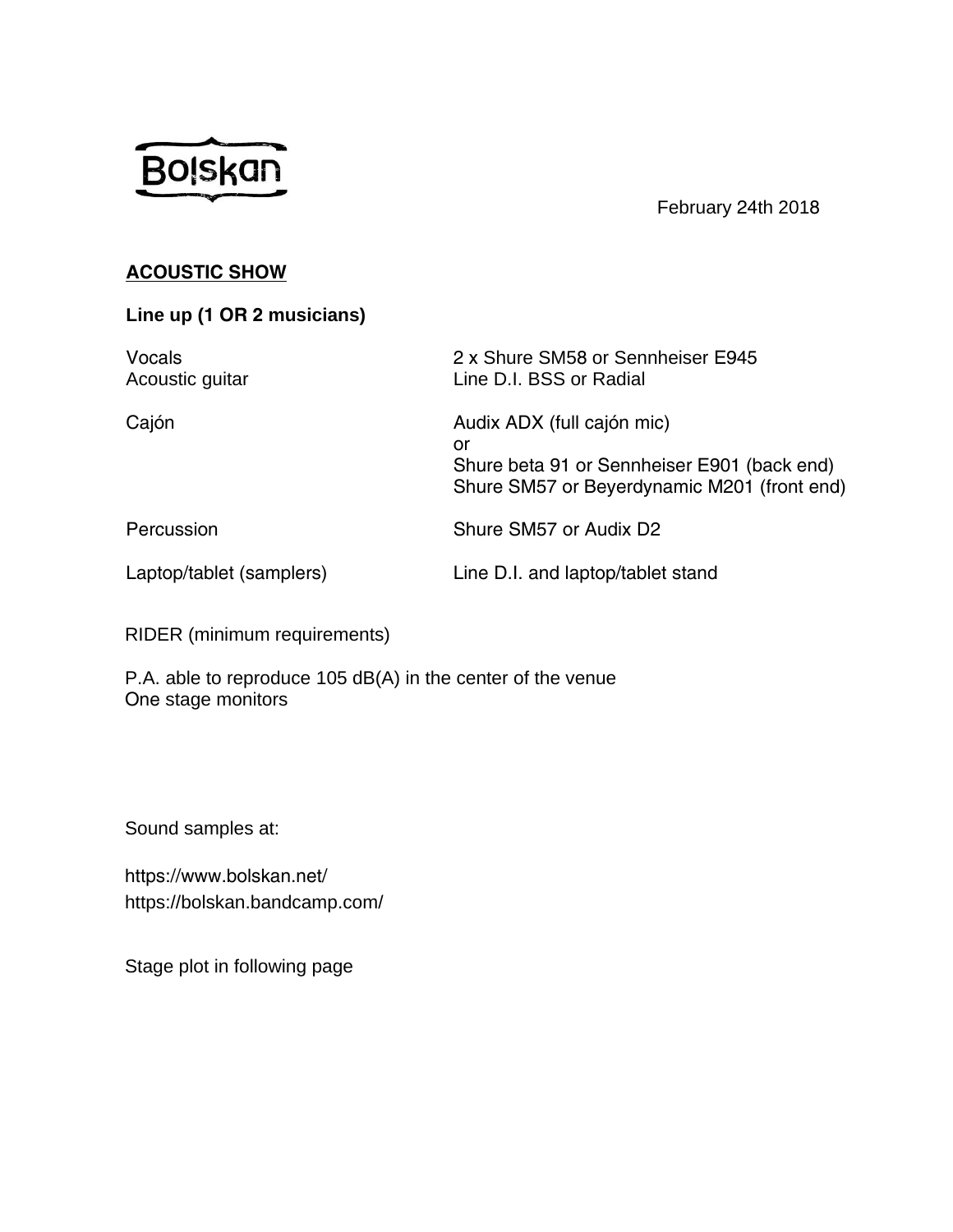February 24th 2018



## **FULL BAND ELECTRIC SHOW**

Rock, funk, blues, alternative

## **Line up (3 musicians)**

| Guitar<br>Acoustic guitar  |                                                                                                     | Shure SM57 or Sennheiser 441<br>Line D.I. BSS or Radial                                 |
|----------------------------|-----------------------------------------------------------------------------------------------------|-----------------------------------------------------------------------------------------|
| <b>Bass</b><br>Drums       |                                                                                                     | Sennheiser 421 or DC 112 or D.I. BSS or Radial                                          |
|                            | Bass drum (bombo) AKG DC-112<br>Snare (caja)<br>Charles<br><b>TOM</b><br>Goliat<br>Cymbals (platos) | Shure SM57<br>Shure SM81<br>Sennheiser 421<br>Sennheiser 421<br>2 x AKG 414 or AKG 3000 |
| Voice<br>Laptop (samplers) |                                                                                                     | 2 x Shure SM58<br>Line D.I. and laptop stand                                            |

RIDER (minimum requirements)

P.A. able to reproduce 105 dB(A) in the center of the venue Three (3) stage monitors (See scheme of distribution on stage) 1 x Drums/Percusion

- 1 x Bass + backing vocals
- 1 x Guitars + lead vocals

Sound samples at:

https://www.bolskan.net/ https://bolskan.bandcamp.com/

\*Mics listed above are suggested models that work best for the set

Stage plot in following page